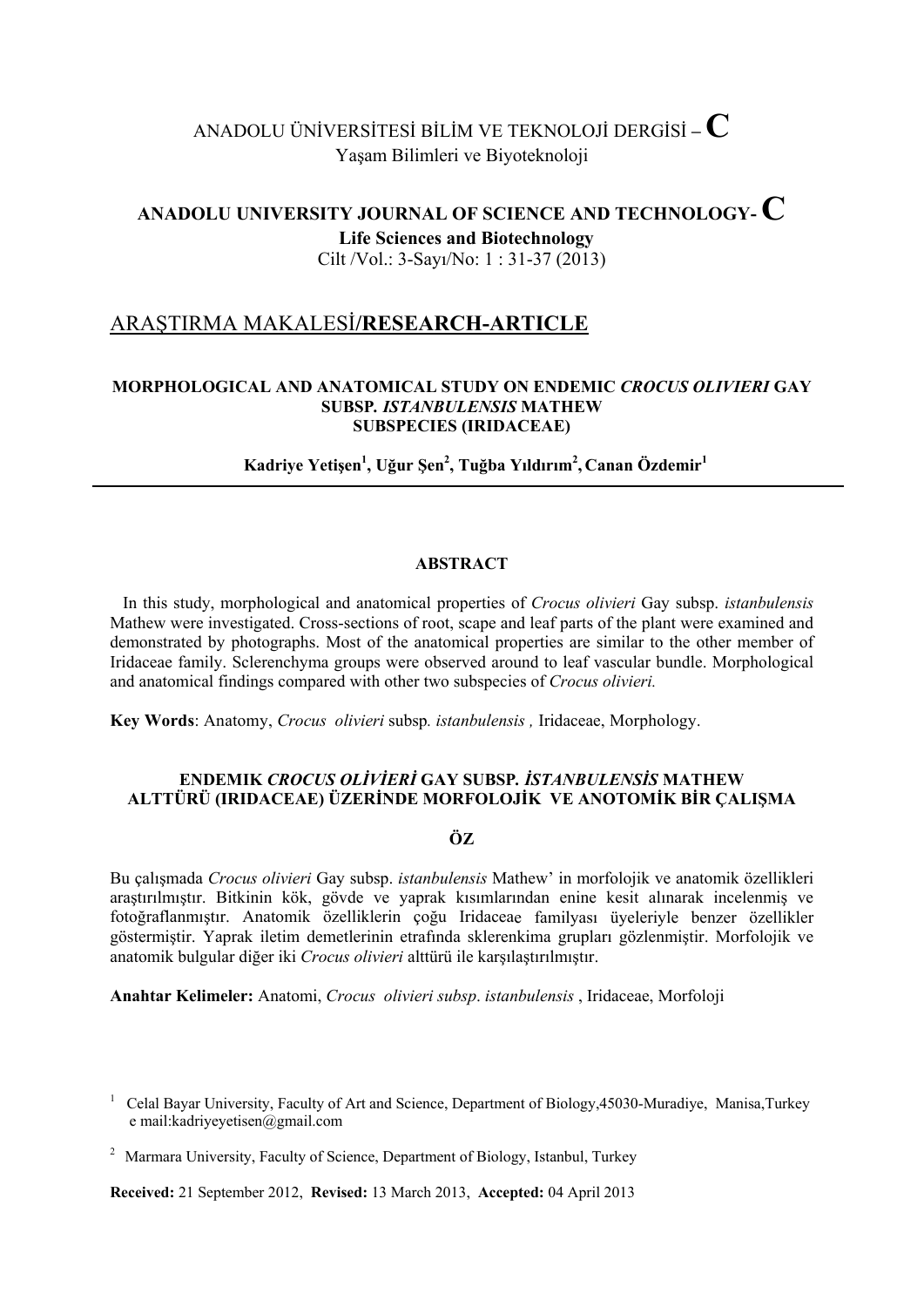#### **1. INTRODUCTION**

 Iridaceae is a large and diverse family of about 80 genera, mainly central on the southern hemisphere continents. There are 80 species of *Crocus* L. worldwide (Satıl et al 2007). Many species of the family Iridaceae are grown in parks and garden as ornamental plants due to their beautiful flowers (Baytop 1984). Some *Crocus* species were used for making dye, perfume and medicaments as long ago as 1600 B.C. (Brighton et al 1980). The saffron *Crocus*  (*Crocus sativus* L.) was the first to be cultivated and has been grown for economic purposes since ancient times. 63 Crocus taxa are distributed naturally in Turkey. 40 of these taxa are endemic for Turkey and endemism rate is 63% (Davis 1984; 2000). C. olivieri Gay species have three subspecies as *C. olivieri*  ssp. *olivieri* Herbert, *C. olivieri* ssp. balansae (Gay ex Baker) Mathew and *C. olivieri* Gay ssp. istanbulensis Mathew (Davis 1984).

 In this study, morphological and anatomical properties of *Crocus olivieri* Gay subsp. istanbulensis Mathew were investigated and compared with other two subspecies of *Crocus olivieri.* There has not been detailed study on the *Crocus olivieri* subsp. istanbulensis**.** 

## **2. METHODS**

 Materials were collected from A2 Istanbul, Aydos, 200 m, in year of 2012. Specimens were kept in the herbarium at Celal Bayar University. Morphological illustration of the plant taxon was made from fresh and dry specimens follewed "Flora of Turkey" volume 8 (Davis 1984). Morphological measurements was made from root, scape and leaf of fresh plant material. For anatomical studies plant specimens were fixed in 70% ethanol. Hand cuts was stained with sartur reactive and safranin. Preparates photographed with motorized Leica DM 300 microscope. Measurements were taken using ocularmicrometer of root, stem and leaf cell sizes of the species. Minimum, maximum, mean and standart deviation was determined.

#### **3. RESULTS**

#### **Morphological findings**

Plant lenght is 13-23 cm. Ovoid shaped corm is 1.8-3.2 x 2.2-3.4 cm. Corm tunic is wholly and coarsely fibrous, fibres are often weakly reticulate at apex. Leaves are 1-5, synanthous and 1.5-7 mm in broad. Membranous and whitish bracteole is present, equal to or slightly smaller than bract. Throat of perianth is yellow and glabrous. Yellow to orange-yellow flowers are 2-4 in number. Tepals are 1.5-3.5 x 0.4-1.2 cm and shaped as obtuse to subacute. Filaments are 3-10 mm in lenght, yellow and glabrous. Anthers are 6-15 mm in lenght, yellow. Style is 20-23 mm in lenght and dividing into 6 slender yellow to orange branches (Figures, 1,2,3).



Figure 1. General appearance of *C. olivieri* ssp*. istanbulensis* in natural area



Figure 2. General appearance of *C. olivieri* ssp*. istanbulensis* in natural area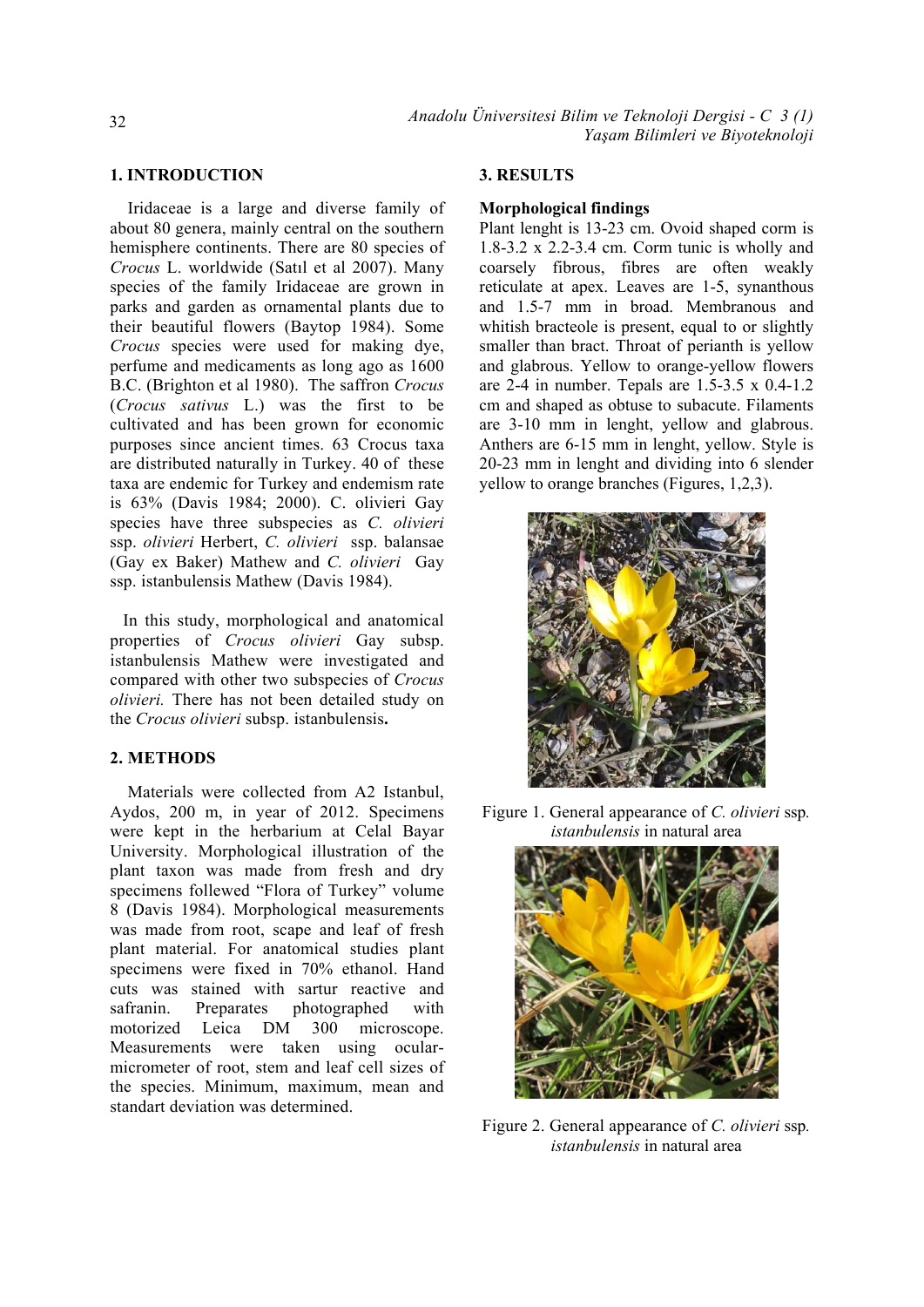

Figure 3 . General appearance and some parts of *C. olivieri* ssp. *istanbulensis*; a: general appearance, b:leaf, c:stamen, d:style, e:tepal, f:inner tunic, g:outer tunic, h: corm; scale bars: 1 cm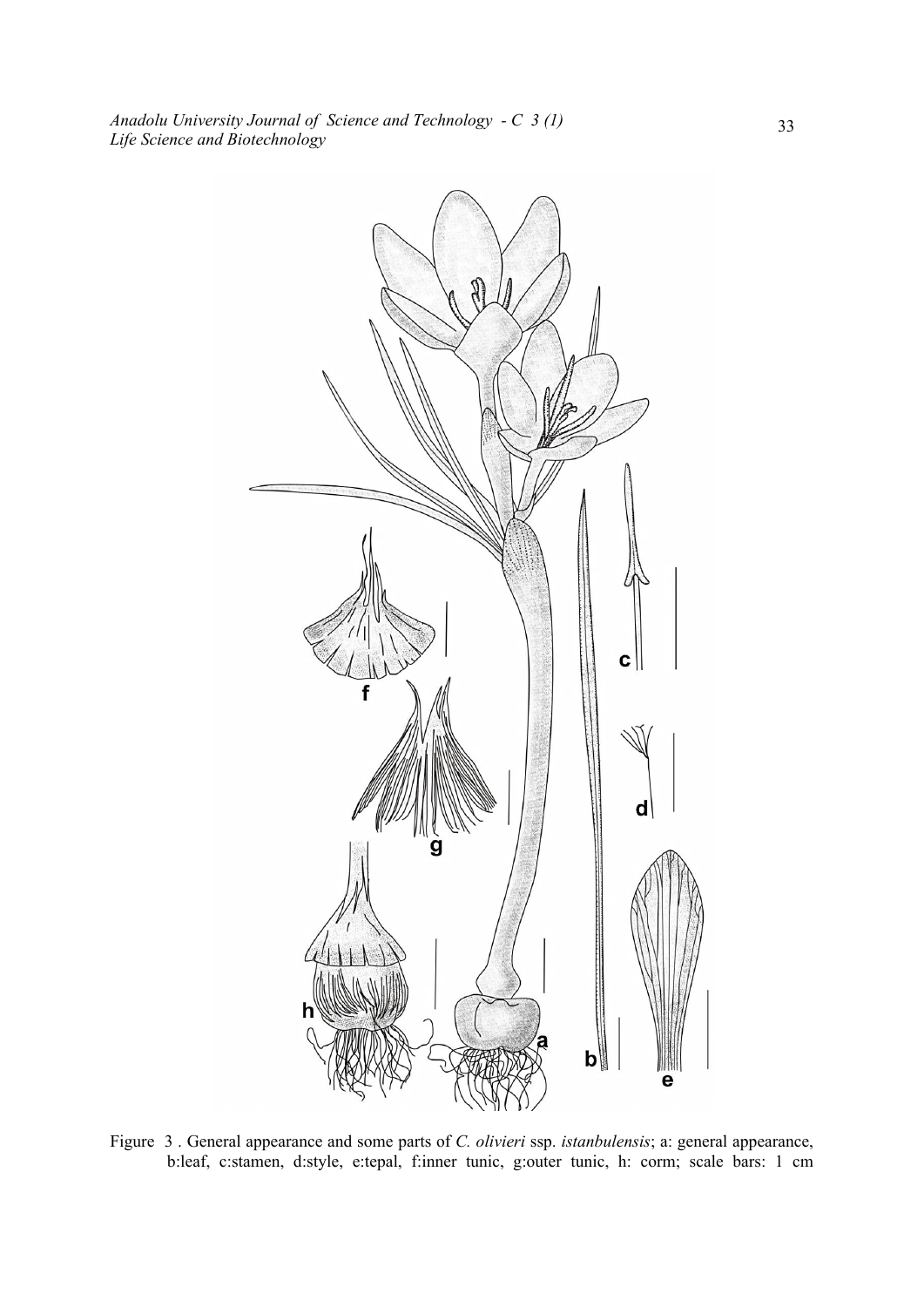#### **Anatomical findings**

**Root**: There is a single-layered epidermis covered by thick cuticle on the outer surface of root. Cortex is 4-7 cell layered. Endodermis is single-layered. The wall thickenings of the endodermal cells are four sided. Pericycle is single layered and located under the endodermis. A big metaxylem and 3-4 xylem strands are present in vascular tissue.

**Scape:** Shape of scape is quadrangular. Outer part of scape is covered by thick cuticle. Epidermis is single-layered. Upper and lower walls of the epidermis are thickened. There is 6-10 layered cortex parenchyma under epidermis. Cortex cells are thin walled, parenchymatous and have intercellular spaces. A small pith region is present under the cortex at the center of scape. Vascular bundles at the

center are large and 4-5 in number. Vascular bundles at the edges are smaller than others and 6-8 in number.

**Leaf:** Leaves have a central nearly rectangular keel and 2 long lateral arms with their margins recurved towards the keel. The characteristic pale stripe running axially along the centre of the leaf is caused by the parenchymatous cells in the keel, which lack chloroplasts and break down to form an air space. Both adaxial and abaxial surfaces have a thick serrate cuticle. The epidermis is single layered on abaxial and adaxial surfaces of the leaf. Vascular bundles are located in one row and close the abaxial epidermis. The bundle sheath consists of sclerenchymatic cells at the phloem pole of vascular bundles ( Table.1; Figure. 4).

|                       | Width $(\mu m)$ |                  | Lenght $(\mu m)$ |                  |
|-----------------------|-----------------|------------------|------------------|------------------|
|                       | Min<br>Max      | Mean<br>$\pm SD$ | $Min - Max$      | Mean<br>$\pm SD$ |
| <b>Root</b>           |                 |                  |                  |                  |
| Epidermis cell        | $15 - 23$       | $18 \pm 4.3$     | $10 - 22$        | $16\pm4.63$      |
| Cortexcell (diameter) | $25 - 38$       | $32\pm4.5$       |                  |                  |
| Endodermis cell       | $17 - 33$       | $22 \pm 5.2$     | $12 - 15$        | $13 \pm 0.96$    |
| Perisikl cell         | $9 - 13$        | $11 \pm 1.0$     | $3 - 8$          | $5 \pm 1.65$     |
| Metaxylem(diameter)   | 14-24           | $20 \pm 3.6$     |                  |                  |
| <b>Scape</b>          |                 |                  |                  |                  |
| Epidermis cell        | $10 - 15$       | $11 \pm 1.13$    | $10-19$          | $16\pm3.53$      |
| Cortexcell (diameter) | 25-43           | $29\pm2.23$      |                  |                  |
| Trachea (diameter)    | $15 - 20$       | $18 \pm 1.22$    |                  |                  |
| Pith cell (diameter)  | 25-40           | $28 \pm 3.54$    |                  |                  |
|                       |                 |                  |                  |                  |
| Leaf                  |                 |                  |                  |                  |
| Adaxial Epidermis     | $12 - 25$       | $18 + 5.8$       | $8 - 14$         | $11\pm2.42$      |
| Abaxial Epidermis     | $13 - 23$       | 19±4.0           | $9 - 18$         | 15±3.48          |
| Pallisade p. Cell     | $14 - 18$       | $17\pm2.4$       | $35 - 46$        | $39\pm4.08$      |
| Spongy p. Cell        | 17-45           | $30\pm9.48$      | $17 - 35$        | $23 \pm 6.78$    |
|                       |                 |                  |                  |                  |

Table 1. Measurements of anatomical features of *C. olivieri* ssp. *İstanbulensis*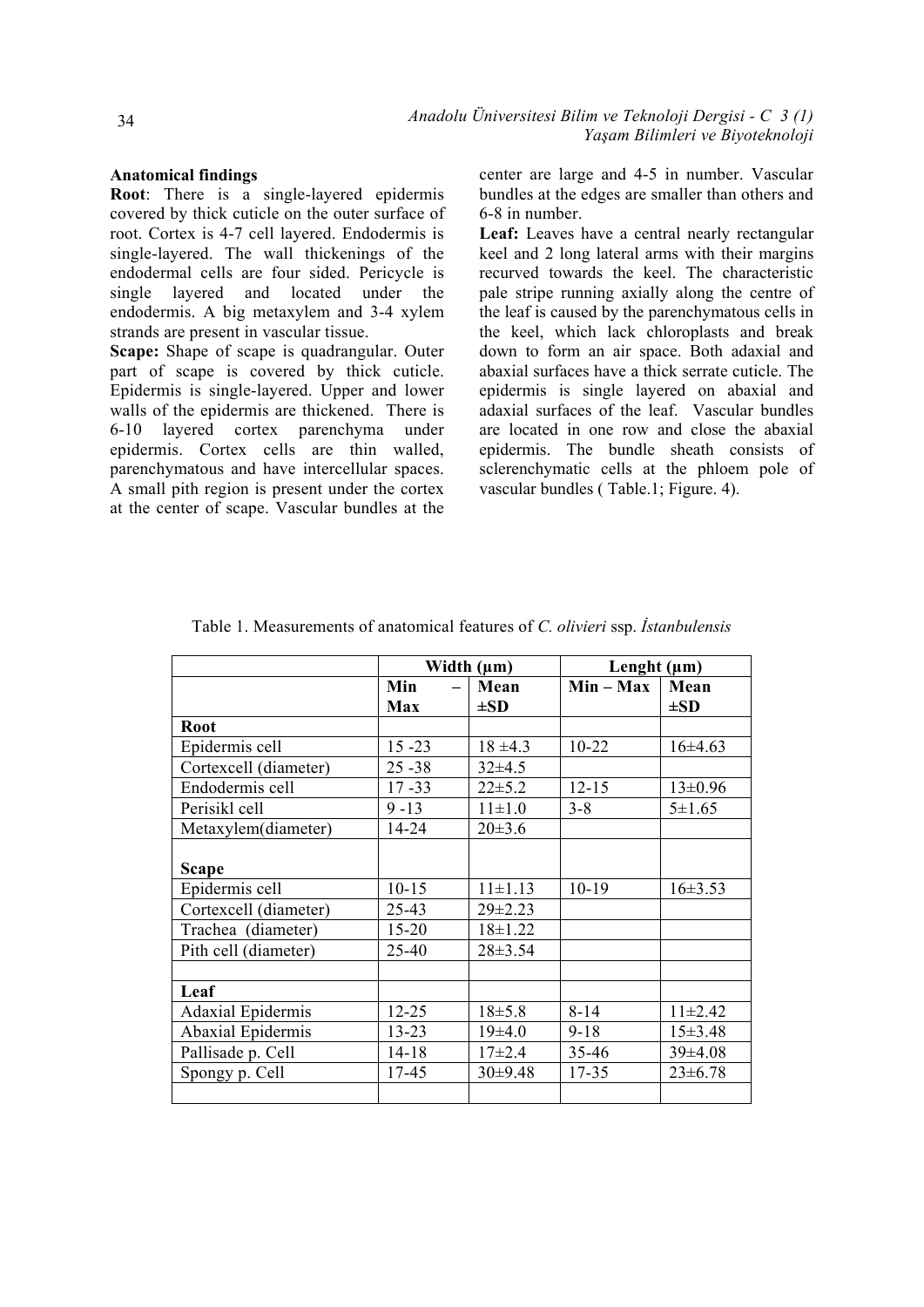![](_page_4_Figure_1.jpeg)

Figure. 4. Cross sections of *C. olivieri* ssp. *istanbulensis* ; A,B: Root; C,D: Scape; E,F,G: Leaf; ab: abaxial epidermis, ad: adaxial epidermis, c:cortex, cu: cuticle, e:epidermis, en: endodermis, m: mesophile, mx: metaxylem, p: perisikl, ph:phloem, s:sclerenchyma, t:trachea, xs:xylem strand, v:vascular bundle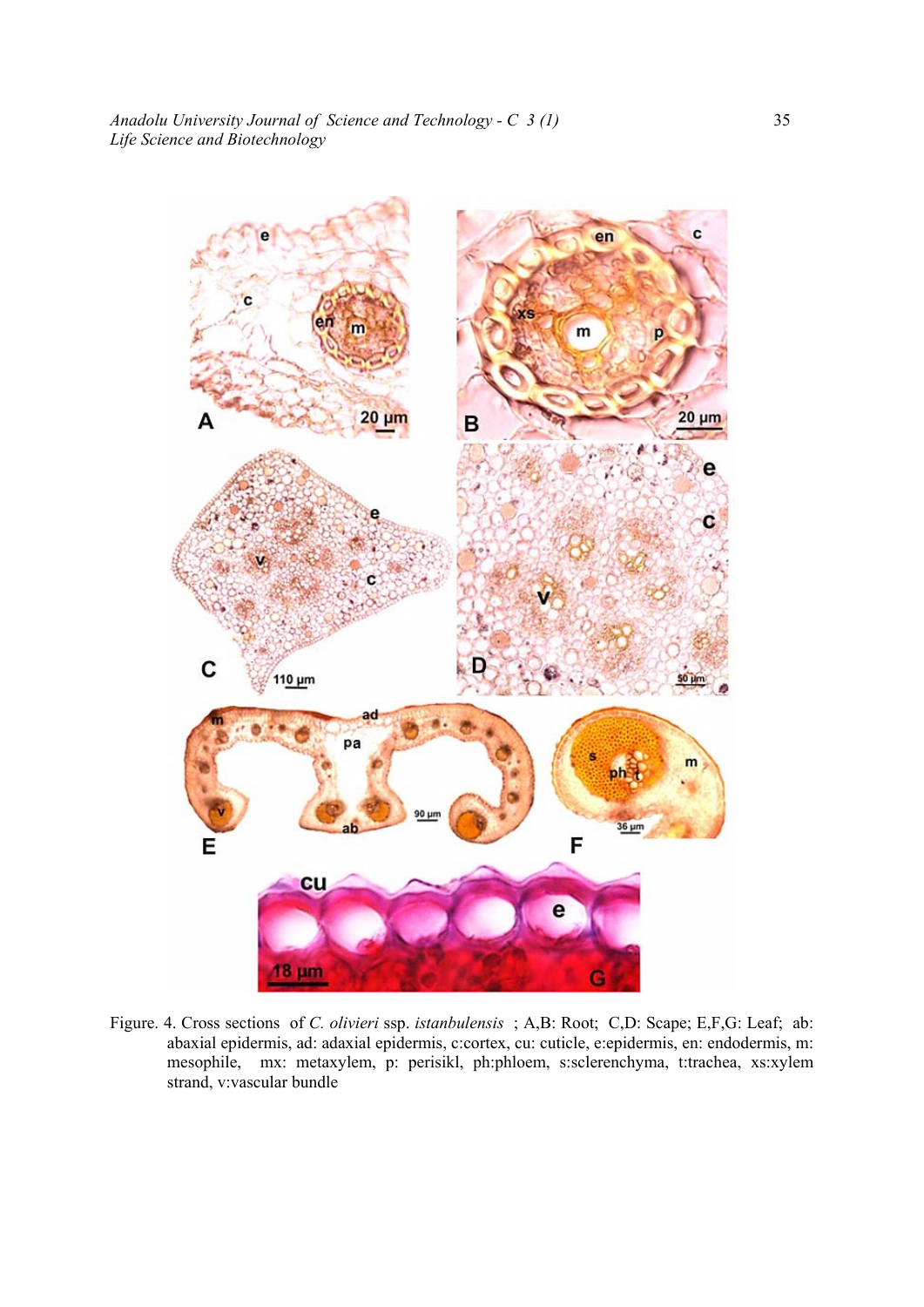#### **3-DISCUSSION**

In this study, we aimed to demonstrate the characteristics of *C. olivieri* subsp*. istanbulensis* by evaluating the results obtained from morphological and anatomical investigations. Morphological differences were determined by comparing the results obtained from this subspecies with those published on the other subspecies *C. olivieri* ssp. *olivieri* (Özdemir et all. 2011; Davis 1984) and *C. olivieri* ssp. *balansae* (Kaya 2010; Davis 1984). The differences obtained in this way were examined in both morphological and anatomical aspects. In the study dealing with *C. olivieri* ssp. *olivieri*, it was determined that this taxon is distinguished from *C. olivieri* ssp. *balansae* by the style being distinctly divided into 6 branches, which is 12-15 divided style of *C. olivieri* ssp. *balansae* (Davis 1984; Kaya 2010). *Crocus olivieri* ssp. *istanbulensis* is distinguished from other subspecies with leatherlike, wholly and coarsely fibrous corm tunic. This distinctive character was observed in the present study. In anatomical studies it has been determined that the root of the taxon has 3- 4 xylem strands. The root does not have pith, instead it has a metaxylem. The same feature has been reported on the root of *Crocus aerius* Herbert, *Romulea columnae* Sebast. & Mauri subsp. *columnae* and *Crocus pulchellus* Herbert (Özyurt 1978; Kutbay et al 2001). The thickening is very clear on the walls of the all endodermal cells. Same feature is observed in *C. fleischeri* Gay, and *C. danfordiae* Maw this (Özdemir et al 2004). According to the results of this study, vascular bundles are located in the peripheral and central parts of the scape. This feature has been observed in *C. olivieri* ssp. *balansae* (Kaya 2010) , *C. olivieri* ssp. *olivieri* (Özdemir et all. 2011), *C. fleischeri* and *C. danfordia*, while it has not been observed in the scape of *C. pulchellus* (Özdemir et al 2004). The leaves of the investigated taxon have a central nearly rectangular keel. The leaves of other *Crocus* species have a rectangular keel too (Özyurt 1978; Brighton et al 1980). The leaves have a pale stripe running axially along the centre of the leaf. This is a common feature in the genus (Rudall and Mathew 1990). Two large keel bundles are always present at the 2 keel corners; also large bundles are present at the arm; sclerenchymatous inner bundle sheaths are present as caps at phloem poles of bundles in *Crocus olivieri* ssp. *istanbulensis* . The same features were observed in some Crocus species (Rudall and Mathew 1990; Rudall and Goldblatt 1991). While *Crocus olivieri* ssp. i*stanbulensis*  leaves have 4 big and 8-10 little bundles like *C. olivieri* ssp. *olivieri* that *C. olivieri* ssp. *balansae* have 4 big and 10-12 little bundles. Keel shape and arm angle is very similar in all *Crocus olivieri* subspecies.

#### **4-CONCLUSION**

The morphological and anatomical features of *Crocus olivieri* ssp. *istanbulensis* were examined in this study. *Crocus olivieri* ssp. *istanbulensis* has some characteristic morphological and anatomical features from other subspecies of *Crocus olivieri* such as leatherlike and fibrous corm tunic, leaf vascular bundle number and thickening in endodermal walls.

#### **5-REFERENCES**

- Baytop, T. (1984). *Treatment with Plants in Turkey.* İstanbul Üniversity Publications. (40). İstanbul.
- Brighton, C. A., Scarlett, C., Mathew, J. B., (1980). Cytological studies and origins of some Crocus cultivars. *Linnean Society Symposium Series* (8): 139 – 160.
- Davis, P.H. (1984). *Flora of Turkey and the East Aegean Islands.* Edinburgh University. Press, Edinburgh, Vol. 8.
- Davis, P.H. (2000). *Flora of Turkey and the East Aegean Islands*. Edinburgh University. Press, Edinburgh, Vol. 11.
- Kaya, S. (2010). *Morphological And Anatomical Study on C. olivieri ssp. balansae*, Celal Bayar University, Manisa, (Post Graduate Thesis).
- Kutbay, H.G., Özdemir, C., Keskin, M. (2001). An anatomical study on Romulea